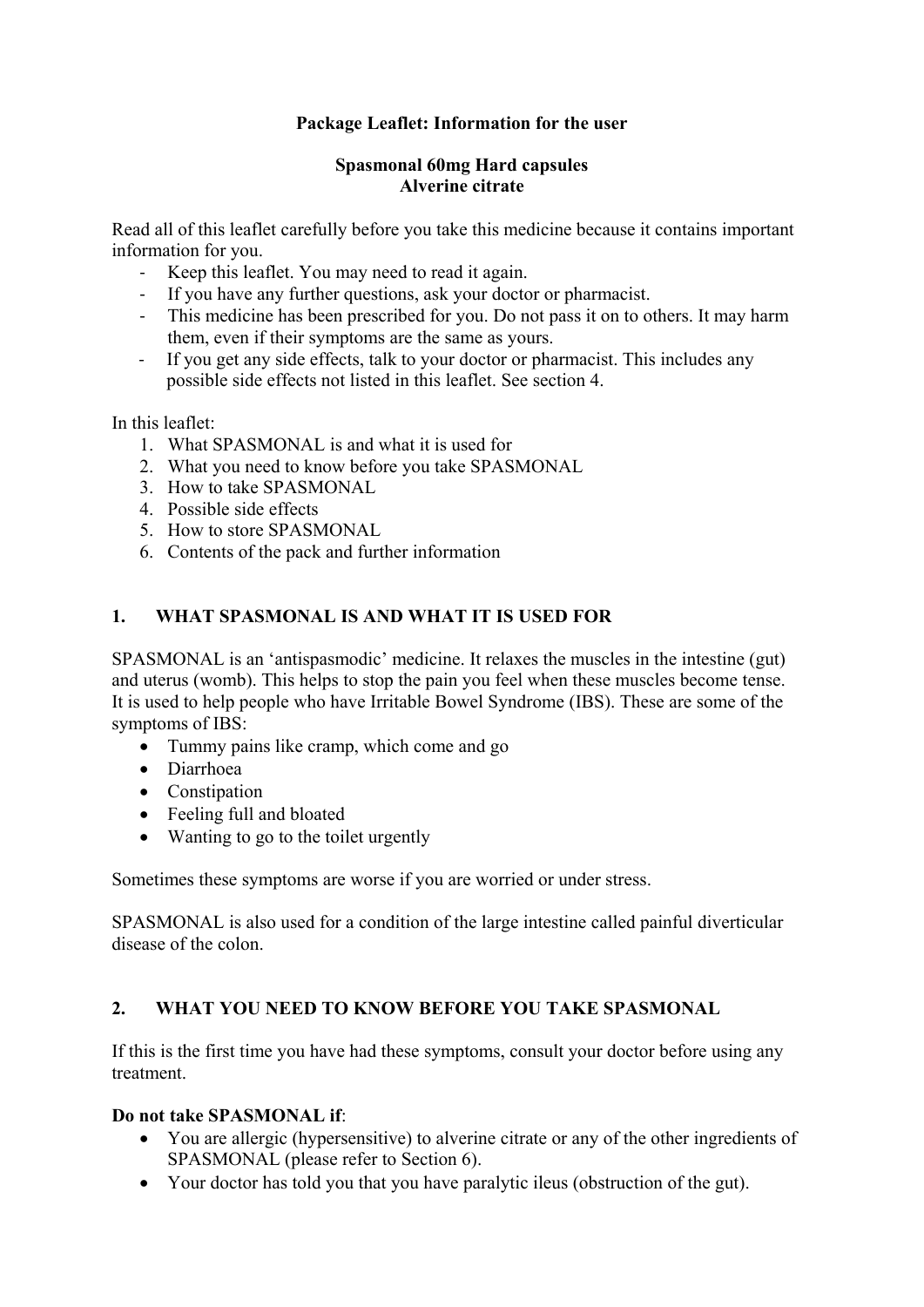### **Warnings and Precautions**

Talk to your doctor or pharmacist before taking Spasmonal if:

- You are aged 40 years or over
- You have passed blood from the bowel
- You are feeling sick or vomiting
- You have lost your appetite or lost weight
- You are looking pale and feeling tired
- You are suffering from severe constipation
- You have a fever
- You have recently travelled abroad
- You are or may be pregnant
- You are breast-feeding
- You have abnormal vaginal bleeding or discharge
- You have difficulty or pain passing urine.

Consult your doctor if you have developed new symptoms, or if your symptoms worsen, or if they do not improve after 2 weeks treatment.

### **Taking with other medicines**

Please tell your doctor or pharmacist if you are taking,have recently taken or might take any other medicines.

### **Taking SPASMONAL with food and drink**

It does not matter if you take SPASMONAL with or without food.

## **Pregnancy and breast-feeding**

**Do not** take SPASMONAL during pregnancy or whilst breast-feeding. Ask your doctor or pharmacist for advice before taking any medicine.

#### **Driving and using machines**

Spasmonal may cause dizziness. Do not drive and/or use machines if affected.

# **3. HOW TO TAKE SPASMONAL**

Always take SPASMONAL exactly as your doctor has told you. You should check with your doctor or pharmacist if you are not sure.

\*The usual dose is 1 or 2 capsules one to three times daily.

## **SPASMONAL is not suitable for children under 12 years old.**

**If you take more SPASMONAL than you should,** contact a doctor immediately.

**If you forget to take SPASMONAL,** take it when you remember. If you forget for more than 4 hours, just take the next dose when you remember it is due.

**Do not** take a double dose to make up for a forgotten dose.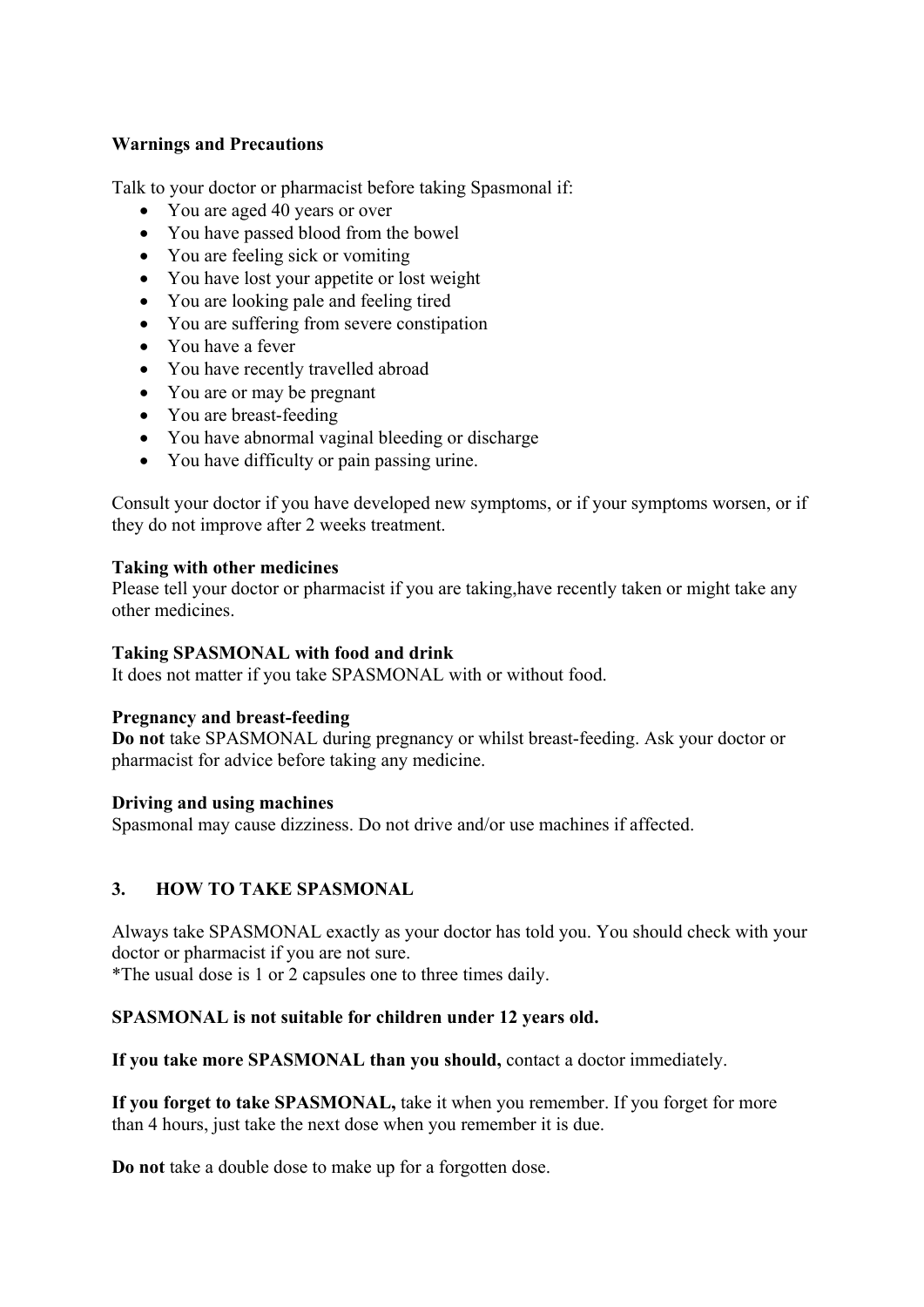If you have any further questions on the use of this product, ask your doctor or pharmacist.

## **4. Possible side effects**

Like all medicines, SPASMONAL can cause side effects, although not everyone gets them. Allergic reactions can occasionally happen when you are taking SPASMONAL. This includes anaphylaxis, which is a serious allergic reaction of rapid onset.

Anaphylaxis can cause:

- rash,
- breathing difficulties,
- wheezing and swelling of the mouth or throat

Yellowing of the whites of the eyes and the skin, as inflammation of the liver has been known to occur very rarely.

**Stop taking** SPASMONAL and see your doctor as soon as possible.

### **Other side-effects may include:**

- A feeling of sickness or dizziness,
- Headache,
- Itching or skin rash
- Shortness of breath and/or wheezing
- Jaundice due to hepatitis
- Abnormal liver function test

If any of the above become serious, or you notice any side effects not listed in this leaflet, please tell your doctor or pharmacist.

## **Reporting of side effects**

If you get any side effects, talk to your doctor, pharmacist or nurse. This includes any possible side effects not listed in this leaflet. You can also report side effects directly via HPRA Pharmacovigilance, Earlsfort Terrace, IRL - Dublin 2; Tel: +353 1 6764971; Fax: +353 1 6762517. Website: www.hpra.ie; E-mail: medsafety@hpra.ie. By reporting side effects you can help provide more information on the safety of this medicine.

# **5. HOW TO STORE SPASMONAL**

Keep all medicines out of the reach and sight of children.

**Do not** store above 25°C. Store in the original container, in order to protect from light.

**Do not** use SPASMONAL after the expiry date (EXP), which is printed or embossed on the carton and blister as month/year. The expiry date refers to the last day of the month. Medicines should not be disposed of via wastewater or household waste. Ask your pharmacist how to dispose of medicines no longer required. These measures will help to protect the environment.